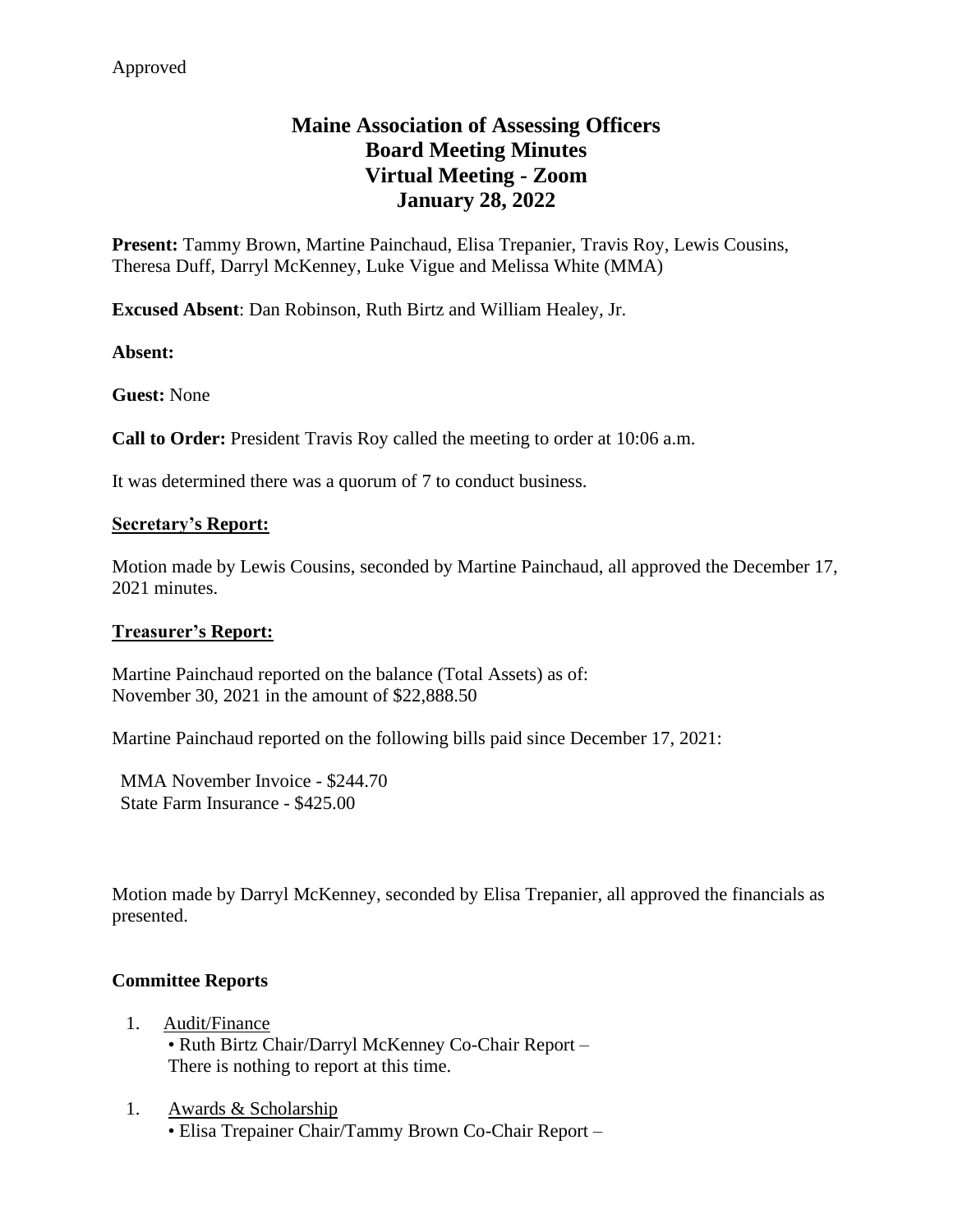There is nothing to report at this time.

2. Calendar/Advertisers

• Lewis Cousins Chair/Theresa Duff Co-Chair Report – The Warren group and CAI technologies will be renewing their advertising.

3. Conference

• Tammy Brown Chair/Travis Roy Co-Chair Report – Sebasco has provided a contract for the 2023 Fall Conference. The contract rates are similar to the 2022 rates. The group agreed to sign the contract for 2023.

Motion made by Martine Painchaud to sign the Sebasco Harbor contract for the 2023 Fall Conference, seconded by Lewis Cousins, all approved.

Tammy will sign the contract.

4. Distance Learning

• Travis Roy Chair/ Lewis Cousins Co-Chair Report –

Travis reported on upcoming zoom trainings with the Maine Chapter IAAO. Travis reported on and provided an update on the MMA's Statewide training assessment meeting. There was discussion of Maine Revenue Services testing.

5. Education

• Bill Healey Report – Was absent. Travis reported that most all the presenters are lined up for the Fall Conference.

6. Ethics

• Travis Roy Report – Nothing to report.

7. Executive Board

• Ruth Birtz Report – Was absent. There is nothing new to report.

- 8. Historian
	- Darryl McKenney Report –

Reported on tax items sent by Lewis from the early 1900's. He will send this to be included in the next newsletter issue.

9. Legislative

• Darryl McKenney Report – There are 14 bills that are carried forward. There was discussion surrounding LD 1917.

10. Membership

• Theresa Duff Chair - Melissa reported as of January 27, 2022 there were 205 paid members and 88 unpaid members, total of 293 members.

# 11. Newsletter

• Lewis Cousins Chair/ Tammy Brown Co-Chair Report –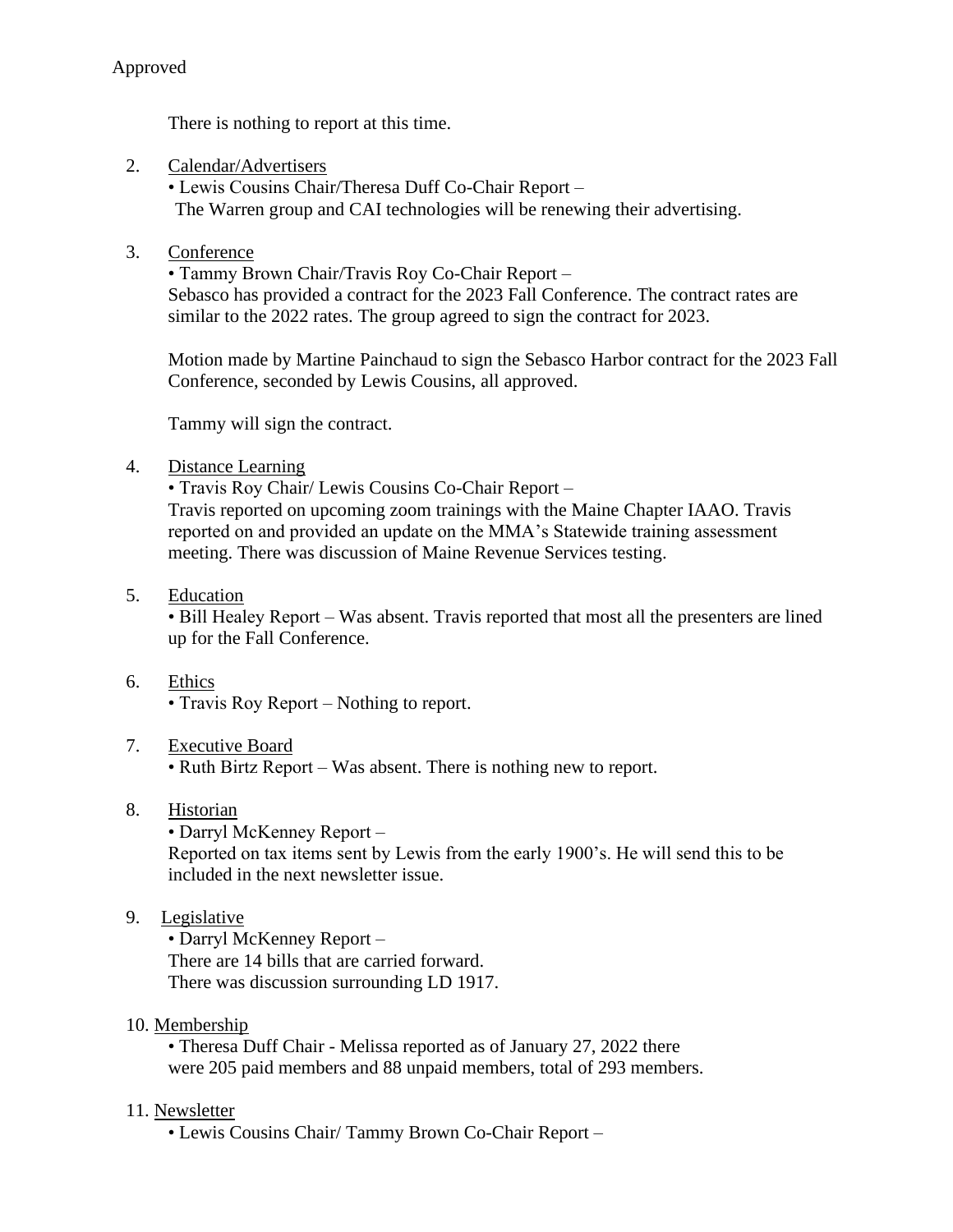There is nothing new to report at this time.

Tammy will send a poll to membership regarding revaluation, as Elisa suggested.

#### 12. Technology Report

• Dan Robinson Report – Was absent. Melissa pulled up the new website for the group to review.

#### **New Business:**

- **Board resignation** Roger Hoy Tammy shared Roger's resignation letter; he became a board member in 2006.
- **Solar Educational Offering with MCIAAO** Travis reported on the agenda and sessions for the March  $3<sup>rd</sup>$  training. This zoom training is free for MCIAAO & MAAO members.
- **2022 Budget**

Tammy provided the draft budget form. The group reviewed each line item and provided a budget amount for each line item.

Motion made by, Theresa Duff to accept the proposed 2022 budget, seconded by Martine Painchaud, all approved.

### • **Legacy Assessor award**

Tammy provided an overview of this item, initially proposed by Rick Mace. This would be an award that would be presented at the Fall Conference to a previous assessor who are no longer assessing and have never received the Assessor of the year award.

#### **Old Business:**

- 2023 Fall Conference contract approved for Tammy to sign and return to Sebasco Harbor Resort
- MMA Contract This has been signed
- Website discussion
- Other

Travis welcomed Luke Vigue as a new board member.

Aging report items – Melissa reported that o set up MAAO on the MMA Ebiz platform to accept credit card payments, MMA had to create an organizational unit specific to MMA in the MMA database. Melissa reported that the old invoices from the aging report will need to be cleared up from the old database. The invoices being discussed are all over past due from 2017 to 2019, in the amount of \$733.00.

Motion made by Darryl McKenney to write off the old invoices that collectively total \$733.00, seconded by Travis Roy, all approved.

Lewis reported on a personal property tax assessment that went to small claims in his Town. They won in court. He is working on the presenters for the Northern Maine Spring training, this will be held in person with a zoom option.